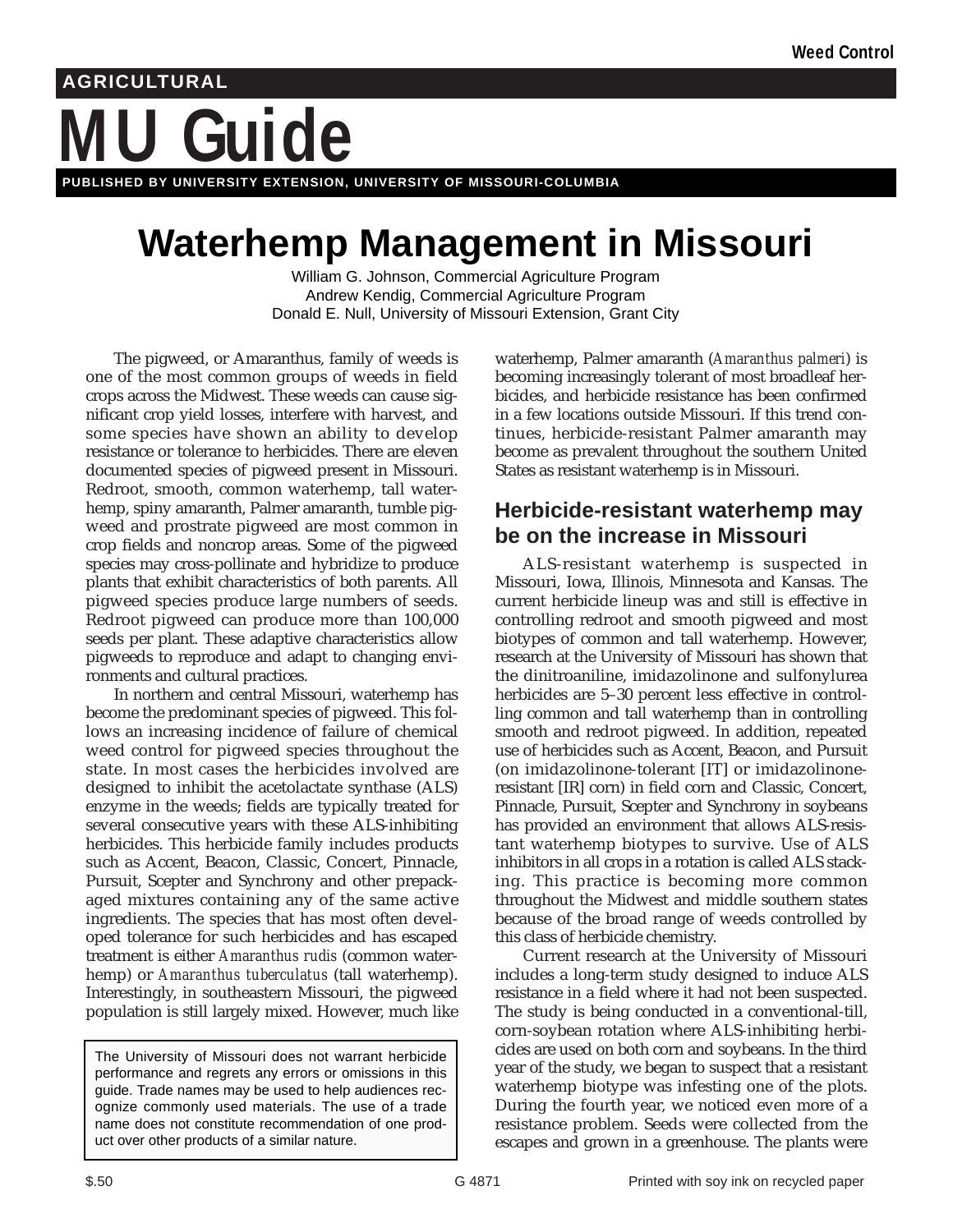sprayed with five times normal rates of several ALSinhibiting herbicides and survived many of these treatments. This confirmed the presence of a biotype resistant to ALS inhibitors after four years of continuous use of these types of herbicides.

# **How do I identify waterhemp?**

The first and most important step in any weed control program is to correctly identify the weed. Kansas State University has published an excellent pigweed identification key available through the KSU Cooperative Extension Service Distribution Service, 16 Umberger Hall, Kansas State University, Manhattan, KS 66506-3406. Briefly, **redroot and smooth pigweed** are erect plants with **short, fine hairs on the stem and leaves giving the surfaces a rough texture**. The leaves are somewhat rounded. These species are sometimes called rough pigweed. **Common and tall waterhemp** are erect plants **without hairs on the stem and leaves**. The plants will often have a glossy appearance. The leaves are generally long and narrow. It is difficult to distinguish common from tall waterhemp until the plants have flowered. Although botanists distinguish between common and tall waterhemp, there is no difference in their outward appearance or in their response to herbicides.

# **How do I control waterhemp?**

Currently there are several techniques for managing waterhemp. Although crop rotation is an excellent tool for managing weed, insect and disease pests, simple rotation does not necessarily decrease selection pressure for ALS-resistant weeds, especially if ALS-inhibiting herbicieds are used on both corn and soybeans. The key to managing this problem will be to use programs that control the weed by a different means. One technique is cultivation where possible. In addition, soil-applied herbicides such as atrazine, Dual, Frontier, Lasso (for corn and grain sorghum), Prowl and Surpass/Harness in corn and Dual, Frontier, Lasso, Lorox, Prowl, Sencor, Sonalan and Treflan in soybeans have shown excellent activity on waterhemp if there is enough rainfall for activation. Consult Tables 1, 2 and 3 for the relative effectiveness of several herbicides on waterhemp.

Several premixes containing the above-listed herbicides for corn, grain sorghum and soybeans offer a grower convenience and two different modes of action against waterhemp. These premixes are listed below. With all soil-applied herbicides, expect 30 to 45 days of weed control from the time of application. If the crop canopy has not closed at this time, sunlight reaching the soil surface may cause more weeds to germinate, and postemergence herbicides will be needed. Scout fields after 4 to 6 weeks to determine if postemergence herbicides are necessary.

The purpose of this publication is to provide a guideline for selecting herbicides to control waterhemp. It is not our intent to exclude ALS-inhibiting herbicides in our recommendations. These herbicides are effective and economical on a broad range of weed species in Missouri. However, an additional mode of action is needed in our arsenal against waterhemp. The pigweed response tables for corn, grain sorghum and soybeans are also included in this publication to provide additional information about the weed control spectrum of each herbicide.

No single herbicide program will meet the specific needs of every grower. To determine a program that fits a particular field, use MU publication MP 575, *Weed Control Guide for Missouri Field Crops*, to determine the target weeds in each crop. Use that publication to develop a list of potential herbicides for your crop. Then refer to Table 2 in MU publication G 4907, *Herbicide Resistance in Weeds,* to determine the mode of action for the herbicides on your list. Select herbicides that control waterhemp by some means other than inhibiting the ALS enzyme, or select a herbicide that has two modes of action, one of which is active against waterhemp. An example of a herbicide with two modes of action in soybeans is Canopy, which contains metribuzin (Sencor or Lexone) and chlorimuron (Classic). Metribuzin is a photosynthetic inhibitor and chlorimuron is an ALS inhibitor. If you have a serious problem with ALS-resistant waterhemp, avoid ALS-inhibiting herbicides altogether. Instead use soil-applied herbicides such as those listed below and follow up with postemergence treatments. Each of the soil-applied premix combinations listed below contain herbicides that control waterhemp with two modes of action. Atrazine and Sencor/Lexone are photosynthetic inhibitors. Dual, Frontier, Harness/Surpass and Lasso are growth inhibitors. Treflan/TRI-4 is a mitotic inhibitor.

ALS-inhibiting herbicides can still be used for other weeds. For example, use Accent and Beacon to control johnsongrass and shattercane in field corn, but target waterhemp with a soil-applied program, cultivation, or non-ALS-inhibiting postemergence herbicides.

#### **Field corn**

A typical weed-control program for field corn might include one of the soil-applied herbicides mentioned above, cultivation or postemergence herbicides.

Soil-applied herbicides such as Bicep, Bullet, Guardsman, Harness Extra, Lariat and Surpass 100 contain a chloroacetamide herbicide (Dual, Frontier, Harness/Surpass, Lasso) and atrazine. These premix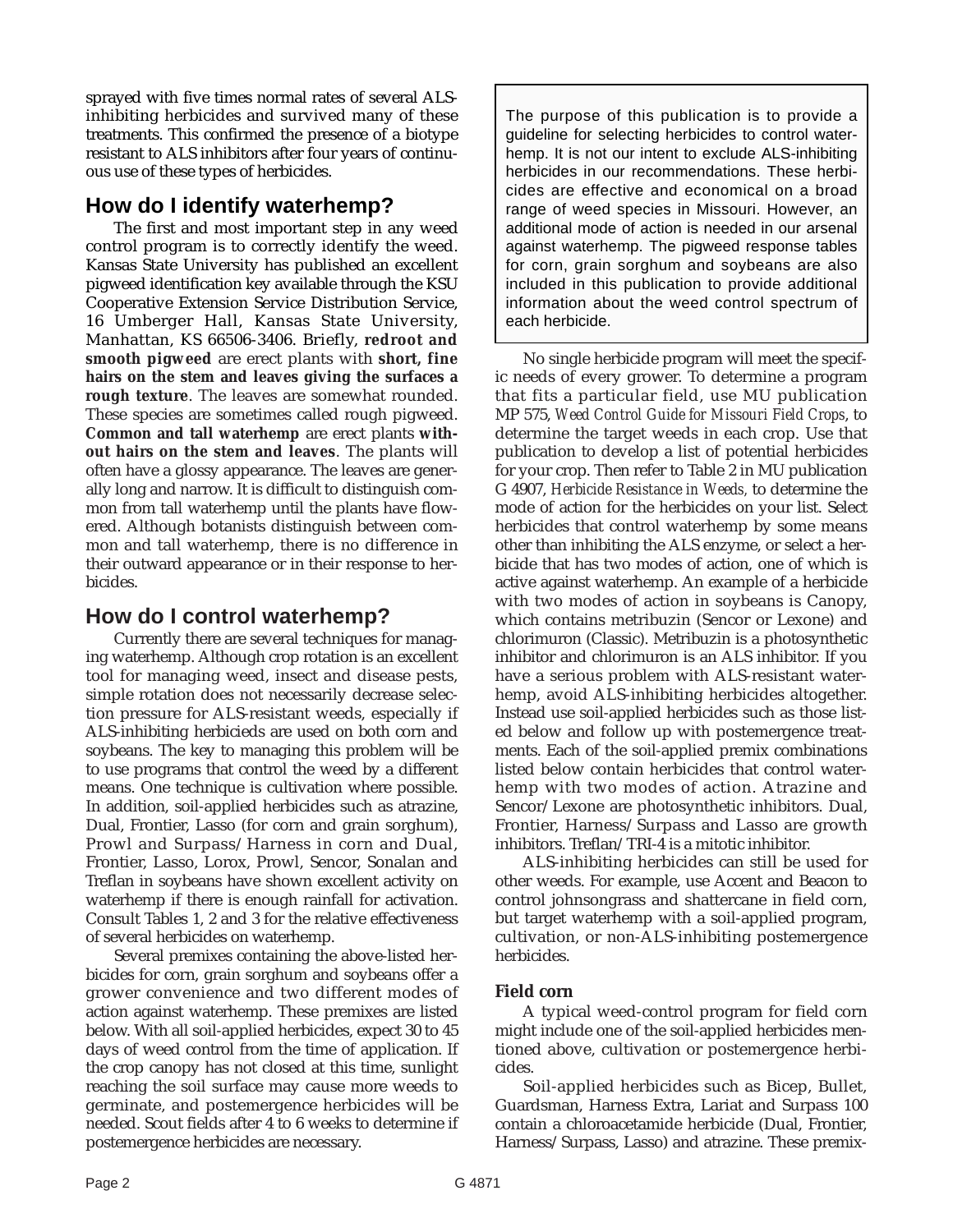es provide two modes of action against waterhemp. For information about proper applicationrates based on soil type, consult MU publication MP 575, the herbicide label or your dealer.

For postemergence control of waterhemp in fields that also need grass control measures, Accent or Poast (on Poast-tolerant corn) can be tankmixed with several herbicides that are not ALS inhibitors but will control waterhemp. See the respective herbicide labels for a list of labeled tank mixes. If your weed spectrum is such that an ALS inhibitor is not needed, then do not apply it, this will prevent additional selection pressure for weeds resistant to ALS inhibitors. If postemergence herbicides are needed, then atrazine, Banvel/Clarity, Buctril + atrazine, Laddok, Marksman, Tough and 2,4-D can provide good control of waterhemp in field corn.

#### **Grain sorghum**

A typical weed-control program in grain sorghum might include one of the soil-applied herbicides, cultivation and postemergence herbicides. The soil-applied herbicides Bicep and Lariat contain a chloroacetamide (Dual, Lasso) and atrazine, which will provide two modes of action against waterhemp. Consult MU publication MP 575, the herbicide label or your dealer for proper application rates based on soil type. You can control waterhemp without using ALS inhibitors through postemergence applications of atrazine and oil, Banvel, Laddok, or Buctril + atrazine; over-the-top application of 2,4-D; or postdirected application of Lorox or Gramoxone.

#### **Soybeans**

In soybeans a typical weed-control program might include a soil-applied herbicide such as Dual, Frontier, Lasso, Lorox, Prowl, Sencor, Sonalan and Treflan; cultivation; or a postemergence herbicide. Soil-applied herbicides such as Freedom (Lasso + Treflan), Salute (Treflan + Sencor/Lexone), and Turbo (Dual + Metribuzin) provide two modes of action against waterhemp. Many of these herbicides can also be tank mixed to provide broad-spectrum weed control. Typical tank mixes combine a "grass" herbicide, such as Dual, Frontier, Lasso, Prowl, Sonalan or Treflan, with a "broadleaf" herbicide, such as Lorox or Sencor/Lexone. Consult MU publication MP 575, the herbicide label or your dealer for proper application rates based on soil type.

If using Pursuit postemergence or one of the postemergence grass herbicides, refer to MU publication MP 575 and the manufacturer's label for a list of labeled tank mix or sequential partners.

Blazer/Status, Cobra and Reflex/Flexstar are diphenyl ether herbicides and offer excellent waterhemp control. Premixed products such as Galaxy, Storm and Stellar contain one of the above diphenyl ether herbicides and can be used postemergence overthe-top in soybeans to provide broad-spectrum weed control. Many growers will tank mix a postemergence grass product with one of the above broadleaf products. Consult MU publication MP 575 for a more detailed discussion of labeled tank mixes, application timings and additives. It is important to remember that reduced grass control is probable when tank mixing postemergence grass and broadleaf herbicides, unless the rates are increased for the grass-control herbicide. Goal + 2,4-DB, Gramoxone, and Lorox + 2,4-DB can be used post-directed in soybeans to provide control of waterhemp.

With the addition of Roundup-Ready soybeans to our weed-control options in 1996, we have an additional mode of action against waterhemp. If you are growing Roundup-Ready soybeans, you may want to use a soil-applied herbicide, cultivate and apply Roundup.

In either drilled or wide-row Roundup-Ready soybeans, be prepared to make two postemergence applications of Roundup to the field, especially if canopy closure is slow and if cultivation and soilapplied herbicides are not used.

### **Conclusions**

In a field with a serious waterhemp infestation, use a sequential herbicide approach. Sequential approaches use soil-applied herbicides followed by postemergence herbicides and cultivation in conventional tillage systems. Soil-applied herbicides typically provide 30 to 45 days of control. As the herbicide breaks down in the soil, more weeds will emerge if environmental conditions are favorable for germination and growth. As this flush of weeds begins to emerge, scout to determine the weeds present and apply postemergence herbicides or cultivate if necessary.

Use the full labeled rate with soil-applied herbicides on reduced-till fields since the residue will intercept a portion of the herbicide. **It is also important to remember that the best postemergence annual weed control with all herbicides will be obtained when the weeds are less than 6 inches tall at application. Scout your fields early and often to identify the weeds present.**

The waterhemp problem is not out of our control. However, we need to apply the lessons learned from our previous herbicide mismanagements to keep our current products available and efficacious for our production systems.